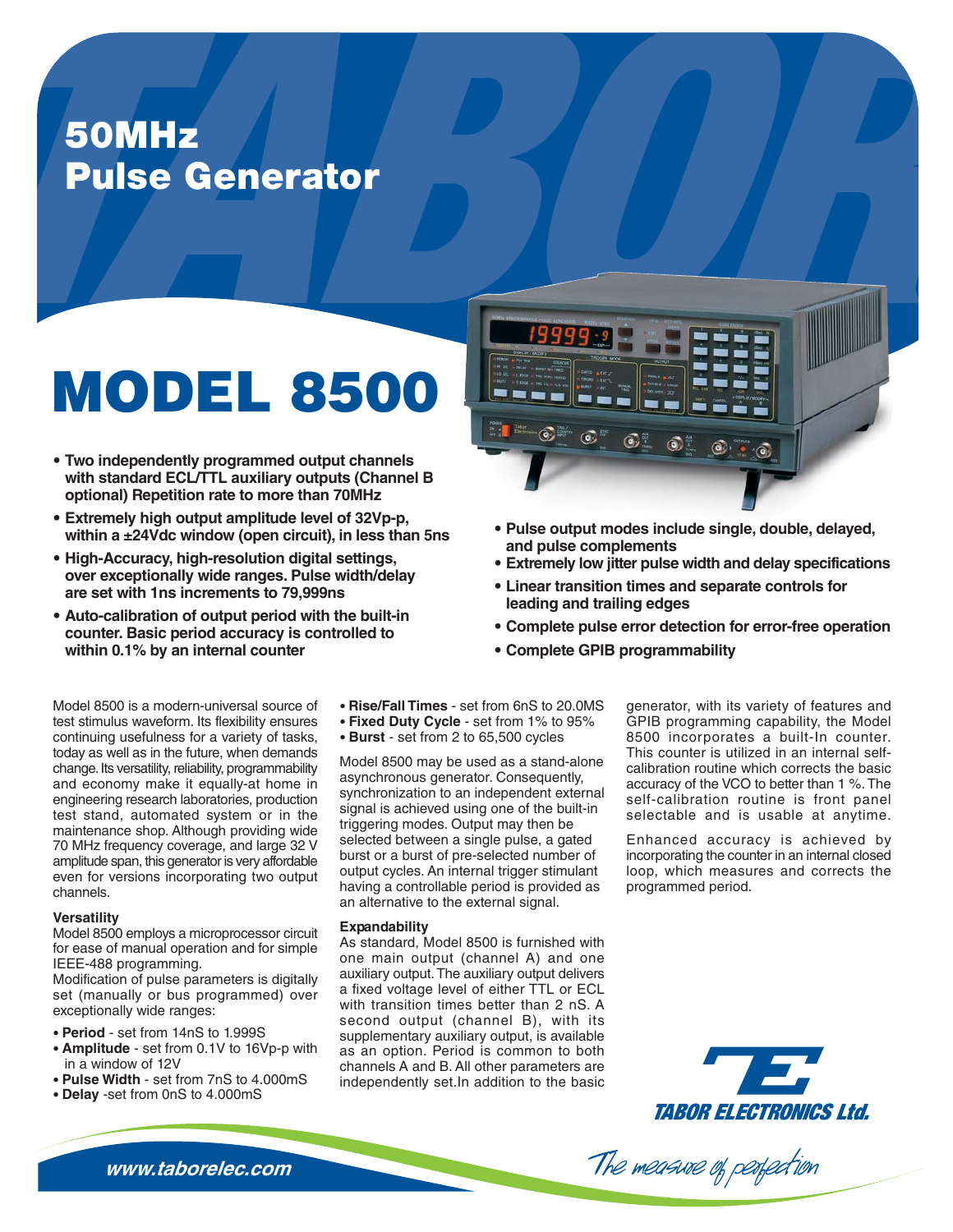### **50MHz Pulse Generator**

### **Model 8500**

Alternately, the instrument may be used as an Independent 7 digits universal reciprocal counter/timer, which is capable of measuring, to a high degree of accuracy and resolution, three external parameters:

- Frequency: from 10 Hz to 100 MHz
- Period averaged: from 10 nS to .1
- . Pulse width averaged: from 50 nS to 1S.

#### **Production environment**

Rapid repeatable testing every time is ensured by special features, which reduce possibility of the operator's set-up error. Easy to understand panel layout and positive action buttons simplify operation even for less skilled user. Error messages in the readout warn of possible operator mistake. Any of 30 pre-programmed complete setup states, stored in a non-volatile memory can be recalled by a simple number, ensuring exact duplication of previous set-up no matter how complex thus, saving the time which is otherwise required to set up the instrument

for different tests. The last active set-up state is exactly restored during start-up, eliminating false test after a momentary power loss. The need to periodically calibrate the frequency is virtually eliminated, since the output is compared and corrected to a precise standard. Reliability is due to conservative design, which include protection against short circuit. Self-test on turn on automatically checks all digital circuits numerals and indicator lamps.

#### **Systems environment**

All controls choice of waveforms, setting of modifiers, and waveform output disconnect -are programmable through the built-in IEEE (talker Listener Interface).

Any of 30 pre-programmed set-ups can be recalled from the internal non-volatile memory simplifying system computer programming and reducing test time. Setups may be updated locally or programmed by the bus. Wide control of waveform parameters provides flexibility for today's automated testing or for extended testing in the future. During system checkout the unit provide an error status report, which may be recalled using the serial polling sequence. The Model 8500 may also be programmed to request service only when a specific condition occurs.

 $\omega$ 



www.taborelec.com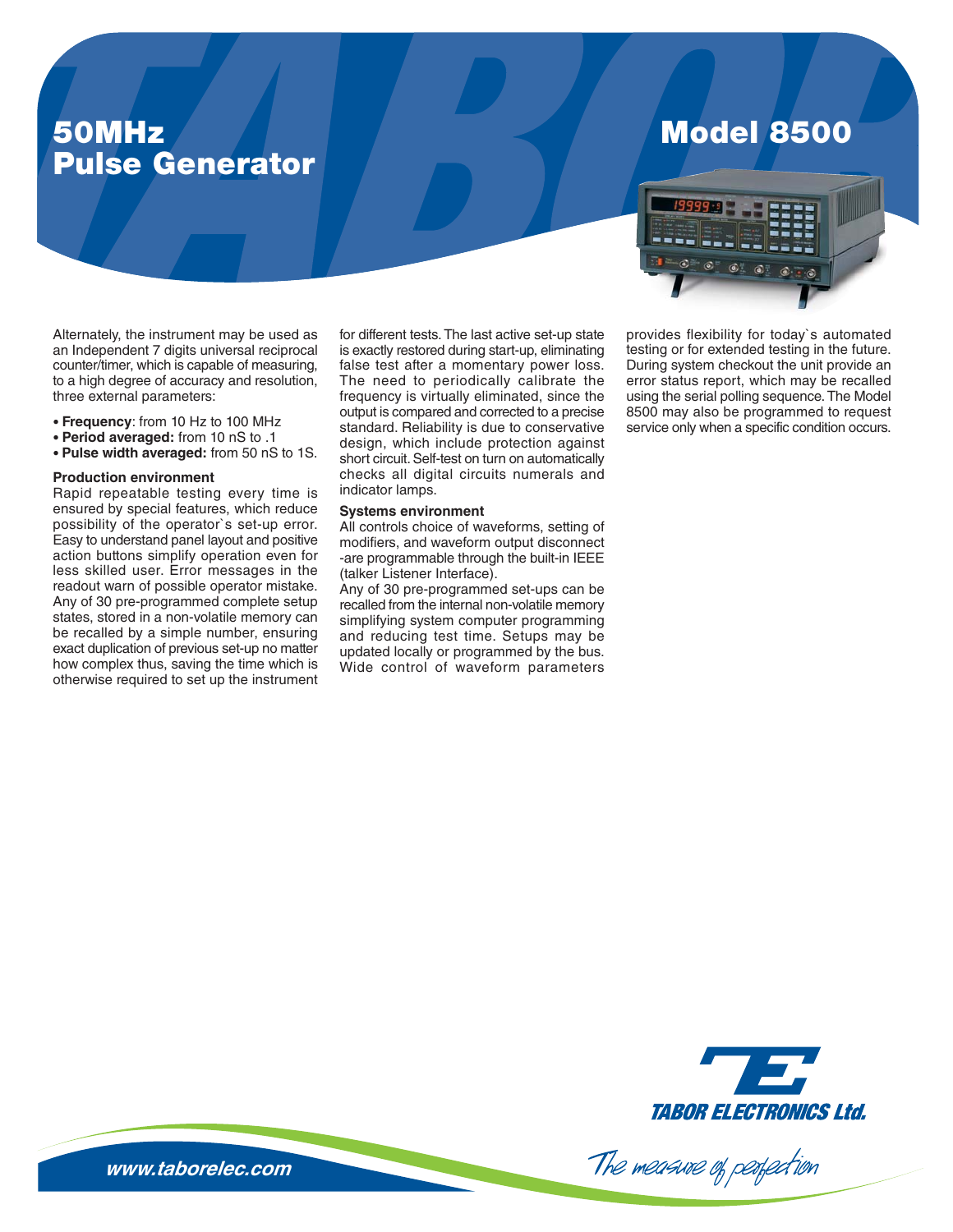### **50MHz Pulse Generator**

### **Model 8500**



#### **Service and Support**

Beyond providing precision Test & Measurement instruments. Tabor Electronics provides unparalleled service and support, and is continuously finding new ways to bring added value to its customers.

Our after-sales services are comprehensive. They include all types of repair and calibration, and a single point of contact that you can turn to whenever you need assistance. As part of our extensive support, we offer individualized, personal attention Help Desk, both online and offline, via e-mail, phone or fax.

Tabor Electronics maintains a complete repair and calibration lab as well as a standards laboratory in Israel and USA. Service is also available at regional authorized repair/calibration facilities.

Contact Tabor Electronics for the address of service facilities nearest you.

#### **Applications**

For expert technical assistance with your specific needs and objectives, contact your local sales representative or our in-house applications engineers.

**Manuals, Drivers, and Software Support** Every instrument comes equipped with a dedicated manual, developer libraries, IVI drivers, and software. However, if your specific manual is lost or outdated, Tabor Electronics makes it possible to log-on to its Download Center and get the latest data "in a click".

#### **Product Demonstrations**

If your application requires that you evaluate an instrument before you purchase it, a handson demonstration can be arranged by contacting your local Tabor Electronics representative or the Sales Department at our Corporate Headquarters.

#### **Three-year Warranty**

Every Tabor Electronics instrument comes with a three-vear warrantee. Each one has full test results, calibration certificate, and CD containing product's manual and complete software package. Our obligation under this warranty is to repair or replace any instrument or part thereof which, within three years after shipment, proves defective upon examination. To exercise this warranty, write or call your local Tabor representative, or contact Tabor Headquarters and you will be given prompt assistance and shipping instructions.

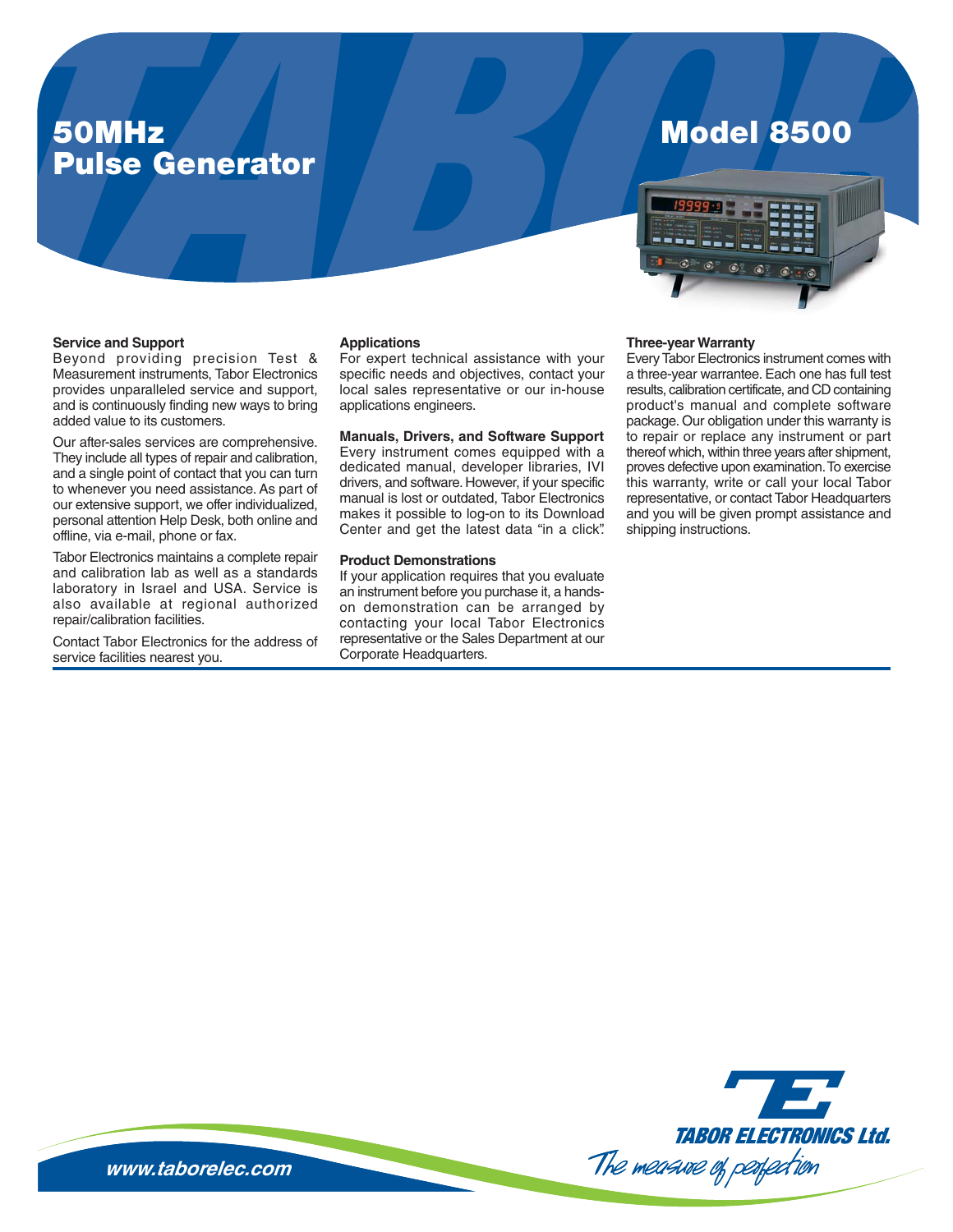## Specification<br>50MHz **Pulse Generator**



#### **WAVEFORMS**

Pulse, Pulse complement, Linear transitions

#### **OUTPUT MODES**

Single, Delayed, Double, Fixed duty cycle, Disabled.

#### **OUTPUT CHANNELS**

Two Channels. B Channel optional. Only period and trigger modes are common. Other parameters are independently set.

#### **PULSE PARAMETERS (CHANNELS A&B)**

| 20.0ns to 1.999s.<br>Range:                                                                                                             |
|-----------------------------------------------------------------------------------------------------------------------------------------|
| <b>Extended Range:</b><br>14.0ns to 20ns.                                                                                               |
| (amplitude limited to 10V max<br><b>Resolution:</b><br>3 1/2 diaits<br>(1999 counts at full scale).                                     |
| <b>ACCURACY</b>                                                                                                                         |
| Continuous:<br>$\pm 0.5\%$ worst case; typically<br>to 0.05% of full-scale value.                                                       |
| $\pm 2\%$ of programmed value<br><b>Gated, and Burst:</b><br>whole range (within 1 hour<br>following the self calibration<br>sequence). |
| 1% to 99%<br><b>Duty Cycle:</b>                                                                                                         |
| (limited by 10ns off time).<br>Jitter (Peak-Peak):<br>$0.1\% + 50$ ps.                                                                  |

#### **WIDTH, DOUBLE PULSE**

| Measured at 50% of amplitude and fast transition time. |                               |
|--------------------------------------------------------|-------------------------------|
| <b>RANGE</b>                                           |                               |
| <b>Pulse Width.</b>                                    |                               |
| Double Pulse:                                          | 7ns to 79.999µs               |
|                                                        | (with 1ns increments);        |
|                                                        | 80.0us to 4.000s.             |
| Delay:                                                 | Ons to 79.999µs               |
|                                                        | (with 1ns increments);        |
|                                                        | 80.0us to 4.000s.             |
| <b>Resolution:</b>                                     | 5 digits maximum to 79.999us. |
|                                                        | 4 digits maximum from         |
|                                                        | 80.0us to 4.000s.             |
| <b>Accuracy:</b>                                       | $±1\%$ of programmed          |
|                                                        | value +2ns                    |

#### **MAXIMUM JITTER (Peak-Peak)**

| Below 1us:               | $< 0.1\% + 50$ ps. |
|--------------------------|--------------------|
| 1 $\mu$ s to 10 $\mu$ s: | $0.05\%$ .         |
| Above 10us:              | $0.005\%$ .        |

#### **FIXED DUTY CYCLE MODE**

| Mode:                                | Output duty cycle remains<br>constant. Thepro grammed    |
|--------------------------------------|----------------------------------------------------------|
| pulse width parameter is<br>ignored. |                                                          |
| Range:<br><b>Accuracy:</b>           | 1% to 95%.<br>$\pm$ (3% of programmed<br>value $+$ 2ns). |

#### **OUTPUT LEVELS (CHANNEL A)**

|                                  | <b>High Level Range:</b> -11.90V to +12.0V, into 50 $\Omega$ ; |
|----------------------------------|----------------------------------------------------------------|
|                                  | $-23.8V$ to $+24.0V$ .                                         |
|                                  | into open circuit.                                             |
|                                  | <b>Low Level Range:</b> -12.0V to +11.9V, into 50 $\Omega$ ;   |
|                                  | $-24.0V$ to $+23.8V$ .                                         |
|                                  | into open circuit.                                             |
| Amplitude:                       | 0.1V to 16V, into 50 $\Omega$ ;                                |
|                                  | 0.2V to 32V, into open circuit.                                |
| <b>Resolution:</b>               | 3 diaits.                                                      |
| Accuracy (1KHz):                 | $\pm$ (2% of programmed value                                  |
|                                  | $+3\%$ of amplitude $+40$ mV).                                 |
|                                  | <b>Output Protection:</b> protected against continuous         |
|                                  | short to case ground.                                          |
| <b>OUTPUT LEVELS (CHANNEL B)</b> |                                                                |
|                                  | <b>High Level Range:</b> -7.90V to +8.00V, into 50 $\Omega$ ;  |

|                    | $-15.8V$ to $+16.0V$ .                                       |
|--------------------|--------------------------------------------------------------|
|                    | into open circuit.                                           |
|                    | <b>Low Level Range:</b> -8.00V to +7.90V, into 50 $\Omega$ ; |
|                    | $-16.0V$ to $+15.8V$ .                                       |
|                    | into open circuit.                                           |
| Amplitude:         | 100mV to 16V, into 50 $\Omega$ ;                             |
|                    | 200mV to 32V,                                                |
|                    | into open circuit.                                           |
| <b>Resolution:</b> | 3 digits.                                                    |
|                    | <b>Accuracy (1KHz):</b> $\pm$ (2% of programmed value        |
|                    | +3% of amplitude +40mV).                                     |
|                    | <b>Output Protection:</b> protected against continuous       |
|                    | short to case ground.                                        |
|                    |                                                              |

### **PULSE PERFORMANCE (CHANNEL A&B)**

| <b>Transition Times</b> |                                  |
|-------------------------|----------------------------------|
| Channel A:              | Fast, 6ns or Linear, selectable. |
| Channel B:              | Fast only, 6ns                   |
| <b>Aberration:</b>      | $< 5\%$ .                        |

### **Model 8500**



| <b>Reflections:</b> | $<10\%$ .                |
|---------------------|--------------------------|
| Source<br>mpedance: | $50\Omega$ . $\pm 2\%$ . |
|                     |                          |

### **LINEAR TRANSITION TIMES (CHANNEL A)**

Measured from 10% to 90% of amplitude

| <b>Accuracy:</b>                           | $\pm(5\% + 2ns)$ .                  |
|--------------------------------------------|-------------------------------------|
| Linearity:                                 | $\pm 3\%$ for transitions $>$ 50ns. |
| <b>Resolution:</b>                         | 3 1/2 digits maximum.               |
| In-range Span:                             | $20:1$ .                            |
|                                            | in 6 overlapping ranges.            |
| <b>Linear Transition:</b> 8.0ns to 20.0ms, |                                     |
| <b>Fast Transition:</b> Fixed, 6ns.        |                                     |

#### **SYNC OUTPUT**

| Output Impedance: $50\Omega$ , $\pm 2\%$ . |                                                               |
|--------------------------------------------|---------------------------------------------------------------|
|                                            | <b>Output Level:</b> $1\sqrt{11}$ minimum, into 50 $\Omega$ . |
| <b>Transition Times:</b> $\langle$ 2ns.    |                                                               |
| <b>Duty Cycle:</b>                         | 14ns to 1999ns, 50%:                                          |
|                                            | above 2000ns. Pulse width                                     |
|                                            | varies from 100ns to 1µs.                                     |

#### **AUXILIARY OUTPUTS (AUX A & B)**

| Period:                                    | 14ns to 1.999s.                                       |
|--------------------------------------------|-------------------------------------------------------|
|                                            | <b>Operating Mode:</b> ECL or TTL output, selectable. |
| Output Impedance: $50\Omega$ , $\pm 3\%$ . |                                                       |
|                                            | <b>Pulse Parameters:</b> Share parameters with the    |
|                                            | main outputs; Amplitude and                           |
|                                            | transition times remain fixed.                        |
| <b>Output Modes:</b>                       | Share modes with the                                  |
|                                            | main outputs.                                         |
| <b>Output Level:</b>                       | TTL, 0/2.5V, into 50 $\Omega$ :                       |
|                                            | ECL, -0.9V to-1.7V, into 50 $\Omega$ .                |
| <b>Transition Times:</b>                   | TTL, $<$ 4ns; ECL, $<$ 3ns.                           |

#### **TRIGGERING CHARACTERISTICS**

#### **EXTERNAL TRIGGER MODES**

The measure of peofection

| <b>External Trigger:</b><br>a single output pulse. | Each input cycle generates                                                                                                                                          |
|----------------------------------------------------|---------------------------------------------------------------------------------------------------------------------------------------------------------------------|
| <b>External Burst:</b>                             | As in external trigger for a<br>programmable number                                                                                                                 |
| Gated:                                             | of pulses.<br>External signal enables<br>generator. First output pulse<br>synchronous with the active<br>slope of the gating signal.<br>Last pulse always complete. |
|                                                    |                                                                                                                                                                     |

www.taborelec.com